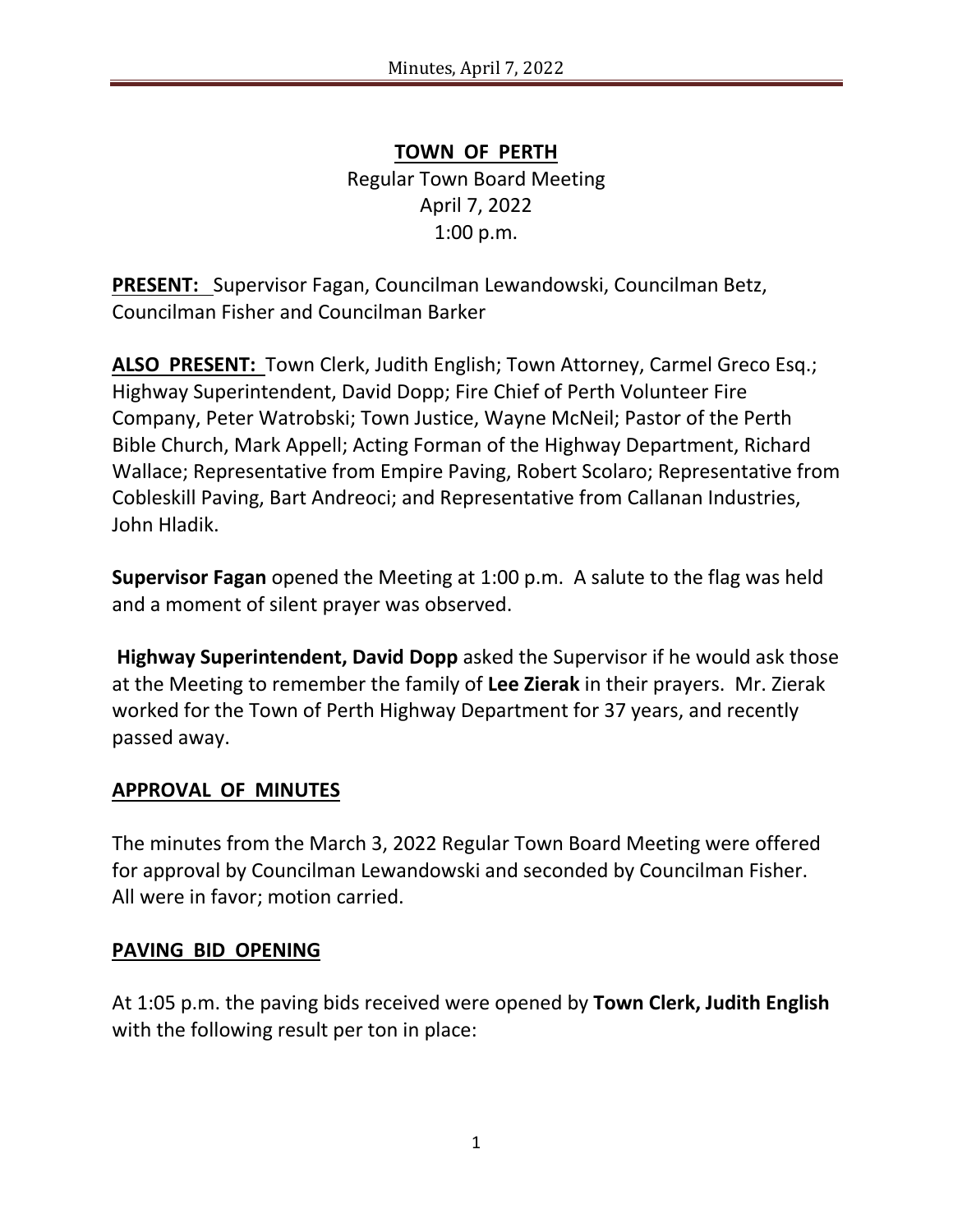| <b>Callanan Industries</b> | \$83.56 |
|----------------------------|---------|
| <b>Cobleskill Stone</b>    | \$87.00 |
| <b>Empire Paving</b>       | \$86.57 |

**Highway Superintendent, David Dopp**, took the bids to his office and the winning bid will be announced at the May 5, 2022 Regular Town Board Meeting.

### **COMMUNICATIONS**

The communications as listed on the Agenda will be filed in the Town Clerk's Office where they will be available to anyone who wishes to see them. There were no late communications.

**Supervisor Fagan** spoke regarding Letter F from Borrego Solar Systems announcing their withdrawal from their solar farm project on County Highway 132. The Company lost their court case with the Town re the SEQR report and they did not wish to spend any more money or time on that report.

## **UPDATE FROM STANDING COMMITTEES**

**Councilman Betz** reported on the **Memorial Day Ceremony** that he has contacted the Fire Department and the Broadalbin-Perth School Superintendent. The School Superintendent stated that he would have the Valedictorian speak at our ceremony. He also told Councilman Betz that the school has several small groups of musicians that would be willing to participate.

**Councilman Lewandowski** reported for the Youth Commission that T-Ball will run from May  $6^{\text{th}}$  until June  $17^{\text{th}}$ .

**Highway Superintendent, David Dopp**, reported for his department that he has received bids for the new truck that he would like to order. He would like to see the Town Board pass a resolution today so that he can order it. It takes a considerable amount of time to get the truck after it is ordered. The Town would likely not receive it until the first quarter of 2024.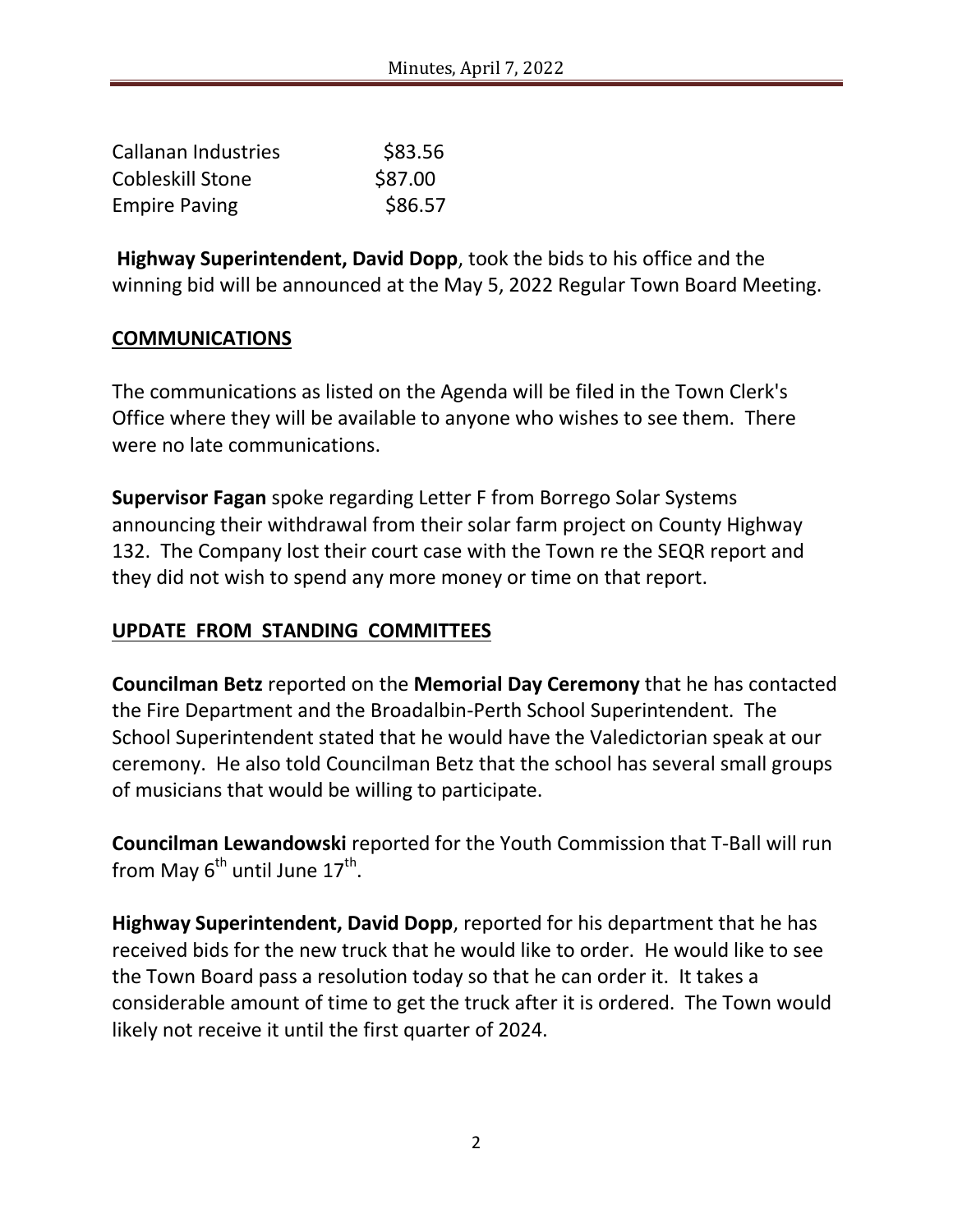He went on to say that he expects that the Town will receive the same amount of CHIPS money in 2022 as last year; \$145,000.00.

**Sole Assessor, David Walendziak**, reported for his department that he has been very busy. He will have the tentative roll done by May  $1<sup>st</sup>$ . He has been doing road work for the 2021 permits. The Board of Assessment Review is missing one member, and he is actively searching for someone, preferably with experience with real estate and/or construction.

**Town Justice, Wayne McNeil**, stated that the renovations to the Town Hall will start next week with the new flooring. There will also be a new custom made Court bench and pew seating for the courtroom. The Town Court will be donating the existing bench to the Fulton County Sheriff's building for the new Fulton County central court arraignments.

**Fire Chief of the Perth Volunteer Fire Company, Peter Watrobski,** stated that they have been very busy. Fire calls so far have been up this year from last year. He wanted to report that **Assistant Chief Scott Friedlander**, recently saved a two year old child who was not breathing. Scott heard the call of a child not breathing and turning blue. He was at the residence in a few minutes time, and was able to revive the child. **Fire Chief Watrobski** arrived soon after **Fireman Friedlander.** and he was informed that the child was now breathing. A Life Net helicopter was called, and landed at the Town Hall parking lot to take the child to Albany Medical Center Hospital.

**Chief Watrobski** asked if the Town Highway Department would be able to fix several dry hydrants located on Town Roads that have been damaged from traffic accidents. **Fire Chief Watrobski** also stated that the Fire Department is going to be talking to property owners in the Town who have ponds on their land to ask for permission to use them in an emergency. They are also looking into purchasing a vacuum pump to help in getting water from the ponds.

**Supervisor Fagan** reported that the Town's Tech consultant, Mr. Doug Teresco has recommended that the Town Clerk and the Supervisor purchase new computers.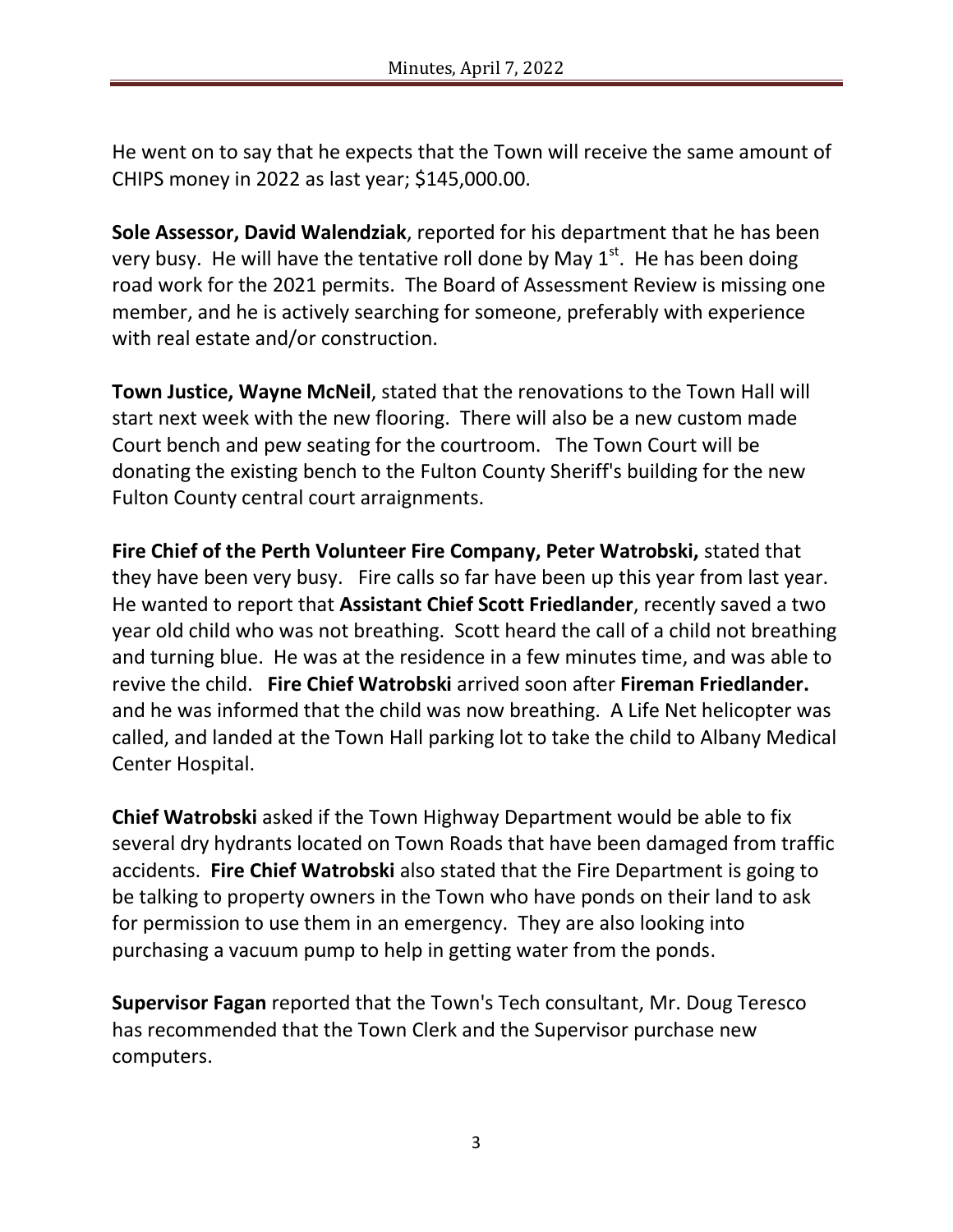Mr. Teresco also suggested that the Town use a different E-Mail service than Spectrum. He does not believe that Spectrum is a safe E-Mail system. He would like to move the Town's E-Mail to a more secure server.

**Town Clerk Judith English**, mentioned that she has recently received three Emails, two purportedly from Highway Superintendent, David Dopp about help with direct depositing his pay check, and one supposedly from Supervisor Fagan re Town business. None of these communications were real. **Town Justice, Wayne McNeil** stated that his E-Mail goes thru the New York State Court System, and is compliant with New York State security protocols.

**Supervisor Fagan** also reported that the Town's insurance has gone up. This is due to the new trucks, and now the new computers. Also National Grid insisted that the Town's liability insurance increase from two million to five million before the Town could purchase the Town's street lights from them. **Councilman Lewandowski** asked if the Town could get different quotes for the insurance premium. **Supervisor Fagan** said that the insurance the Town has thru NYMIR is the most cost efficient.

# **PUBLIC SPEAKERS**

**Paul Priamo** of Royal Coachman Drive came to speak about the condition of the road that he lives on. It is scheduled to be paved this year by the Town, but he does not believe that paving alone will solve the problem. There are boulders coming up through the surface of the road, and some spots are in really bad shape. He thinks that the road has to be tore up and rebuilt.

After a rather heated discussion by Mr. Priamo, **Highway Superintendent, David Dopp**, explained that they will be using two inches of modified dense binder instead of 1 1/2 inch of type 6 dense binder for the paving, and will ditch the road before they begin.

The Highway Department will also remove any boulders that are coming up thru the road. He believes that the residents of Royal Coachman Drive will be happy with the results.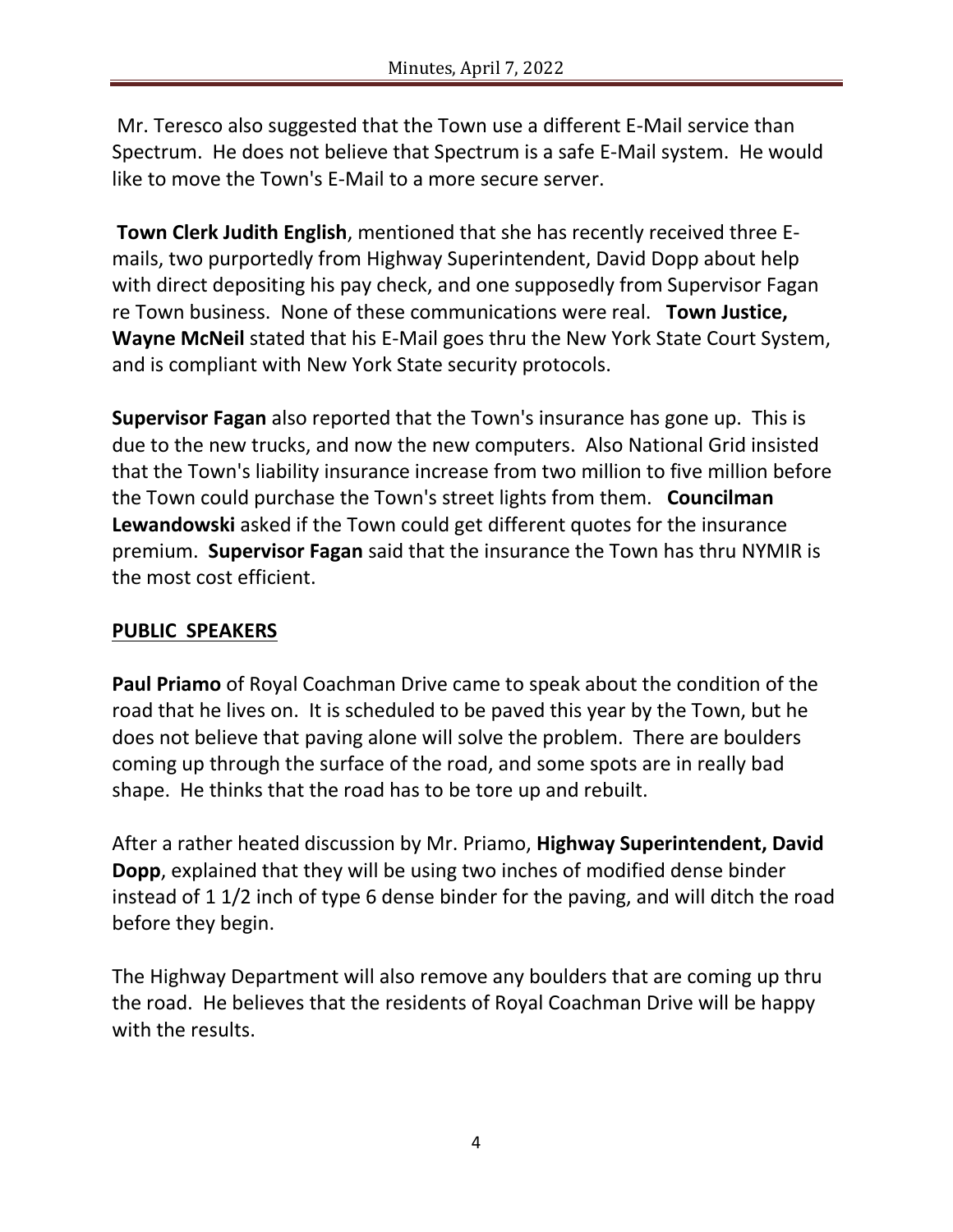# **RESOLUTION # 53-** AUTHORIZE PAYMENT FOR PERTH SENIORS LUNCH

BE IT HEREBY RESOLVED that the Town Board of the Town of Perth authorizes the payment of the amount of \$550.00 for the Perth Seniors St. Patrick's Day Luncheon on 03/16/2022 to be charged to Account A6772.4 Programs for Aging Contractual.

> Offered by: Councilman Fisher Seconded by: Councilman Barker

A vote was taken with the Supervisor and all of the Councilmen present voting in favor; motion carried.

### **RESOLUTION # 54-** AUTHORIZE TRANSFER OF MONEY

BE IT HEREBY RESOLVED that the Town Board of the Town of Perth authorizes the transfer of the amount of \$3,460.00 from Account A1990.4 Contingent to Account A1910.4 Unallocated Insurance.

> Offered by: Councilman Lewandowski Seconded by: Councilman Fisher

A vote was taken with the Supervisor and all of the Councilmen present voting in favor; motion carried.

#### **RESOLUTION # 55-** ORDER NEW TRUCK

BE IT HEREBY RESOLVED that the Town Board of the Town of Perth authorizes the ordering of a 2023 Freightliner tandem axle, automatic plow truck with body and plow at a cost of \$255,568.66. (by the time the truck is delivered there may be an escalation cost applied to the price)

> Offered by: Councilman Barker Seconded by: Councilman Fisher

A vote was taken with the Supervisor and all of the Councilmen present voting in favor; motion carried.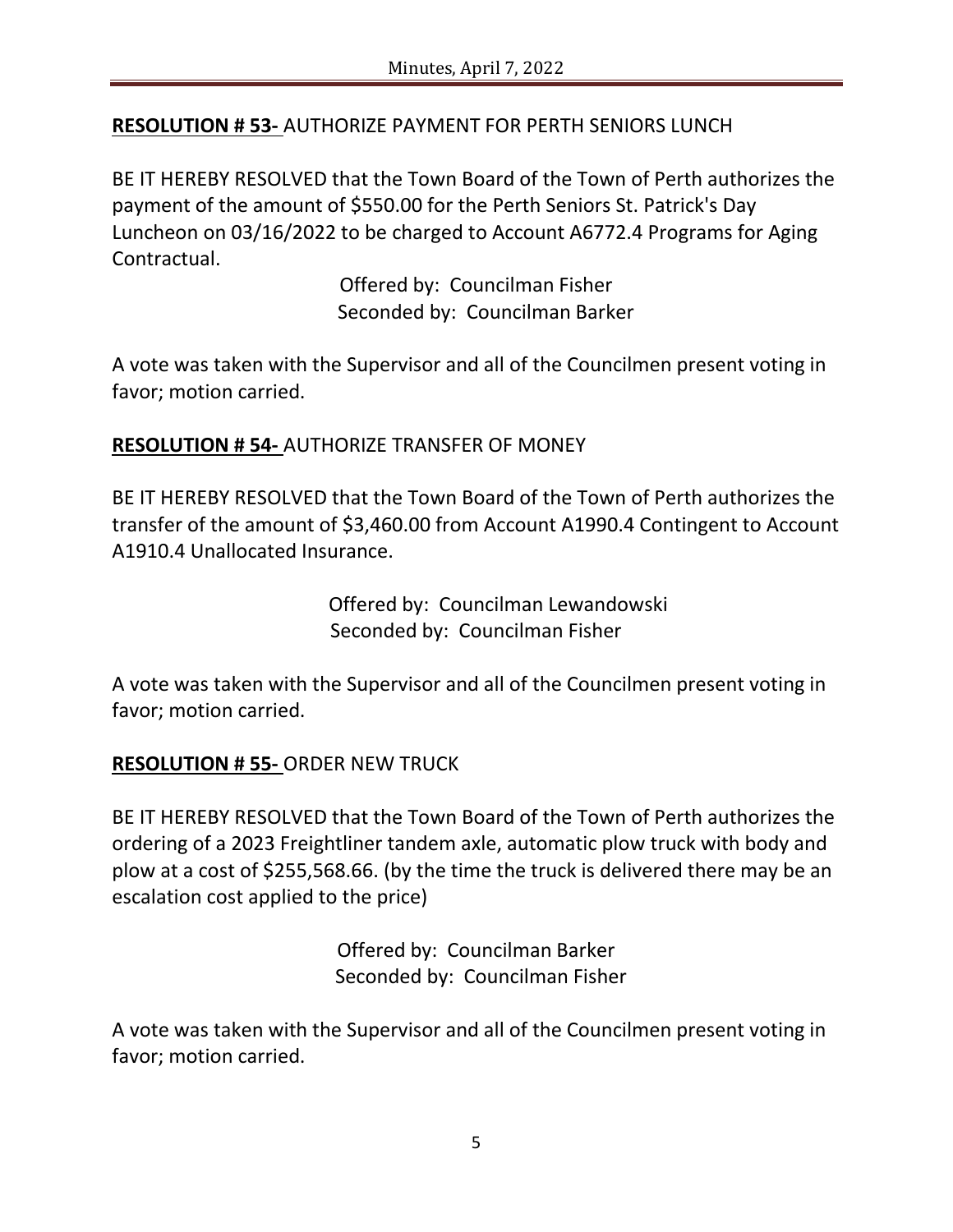# **RESOLUTION # 56-** AUTHORIZE SALE OF TRUCKS

BE IT HEREBY RESOLVED that the Town Board of the Town of Perth authorizes the sale of the 2000 International Recyclable Truck and the 2003 LT 9500 Sterling truck at Auctions International as surplus equipment.

> Offered by: Councilman Lewandowski Seconded by: Councilman Betz

A vote was taken with the Supervisor and all of the Councilmen present voting in favor; motion carried.

### **RESOLUTION # 57-** AUTHORIZE RENOVATIONS

BE IT HEREBY RESOLVED that the Town Board of the Town of Perth authorizes the renovations to the Town Hall and Town Justice Court at a cost not to exceed \$33,360.00.

> Offered by: Councilman Fisher Seconded by: Councilman Barker

A vote was taken with the Supervisor and all of the Councilmen present voting in favor; motion carried.

**RESOLUTION # 58-** AUTHORIZE ACCEPTANCE OF TECHNICAL PROPOSAL

BE IT HEREBY RESOLVED that the Town Board of the Town of Perth accepts the proposal put forth by USMSOLUTIONS in the amount of \$5,890.00 for two new desk top computers and one new lap top computer, upgrading the computers that are being replaced, new E-Mail server and various other upgrades to make the computers more secure.

> Offered by: Councilman Lewandowski Seconded by: Councilman Barker

A vote was taken with the Supervisor and all of the Councilmen present voting in favor; motion carried.